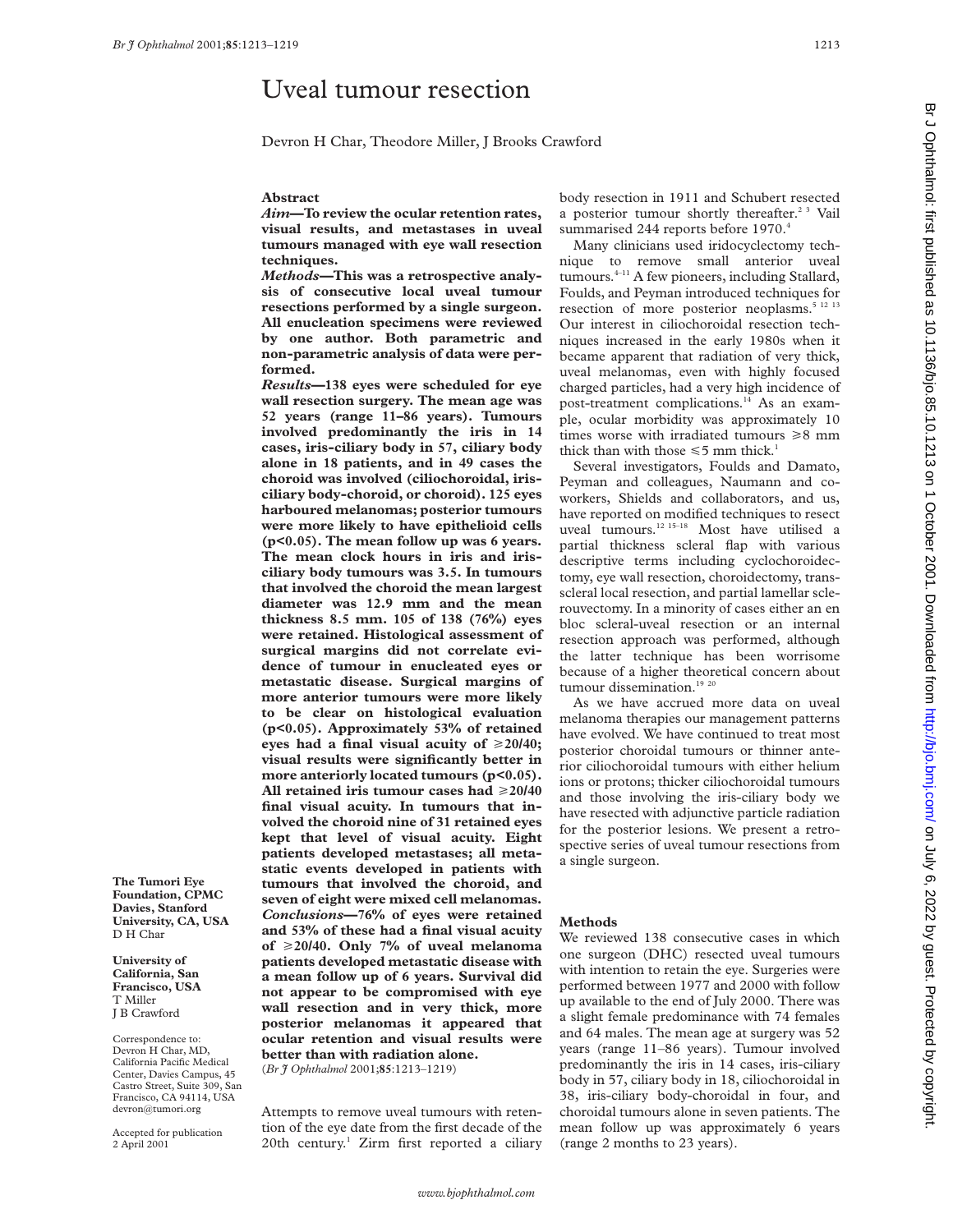

*Figure 1 Schematic approach to resection of an iris ciliary-choroidal tumour.*

Surgical techniques have previously been described.<sup>1</sup> When medically not contraindicated, surgery was performed under hypotensive anaesthesia. Briefly, a modified 90% thickness, posteriorly hinged, scleral flap was created, generally allowing 2–3 mm on each side of the tumour circumference determined by 180° transillumination supplemented with direct tumour visualisation. A triple row of penetrating diathermy was placed around the sides and posterior edges of the resection bed. In posterior resections approximately 0.5–1 ml of vitreous was aspirated through the pars plana approximately 180° away from the tumour. The anterior incision was made through the limbus for predominantly iris or iris-ciliary body tumours. In almost all cases this incision was placed anteriorly so the angle structures could be removed as part of an en bloc resection. In cases in which we were suspicious of a possible ring melanoma (generally an apparently focal iris-ciliary body tumour with unilateral increased intraocular pressure), a fine needle aspiration biopsy (FNAB) was performed 180° away from the mass. In posterior tumours an anterior incision was made approximately 2 mm in front of the anterior edge of the tumour. After the tumour was removed, if there was no vitreous loss, the incision was closed with 8-0 Vicryl sutures for the sclera and 10-0 nylon for the cornea. If vitreous loss occurred through the tumour incision, a vitrectomy through that site was performed. In tumours that involved less than 3 clock hours of iris, we often sutured closed the iris defect with an 11-0 proline suture. In ciliary body and posterior resections the vitreous base was supported with a No 42 encircling band. In a few patients with localised extrascleral extension, the sclera and uveal tissue were removed en bloc and the defect closed with a lamellar scleral graft taken from another quadrant of the eye.

In recent years, ciliochoroidal or choroidal tumours that were resected had tantalum marker rings placed approximately 2 mm outside of the tumour circumference at the time of surgery (see Fig 1) and these patients received postoperative helium ion or proton radiation to

a tumour dose of 56 GyE, as described elsewhere

Follow up information was obtained either from the surgeon's files or from the patient's current ophthalmologist. Follow up was obtained in over 95% of living patients. All histology was reviewed by one author (JBC) and all cytopathology by another author (TM). Statistical analysis was performed with parametric and non-parametric techniques as appropriate.

## **Results**

We were able to retain 105 of 138 eyes. We classified seven enucleations as perioperative; these eyes were removed at surgery. The reasons for these perioperative enucleations were expulsive haemorrhage (two cases), and five cases in which a collar button portions of the melanoma had broken through Bruch's membrane falling into the vitreous as the base was removed. In 28 cases enucleations were performed more than 1 month after the initial surgery for clinical suspicion of residual or recurrent tumour (seven cases), or late complications of surgery in 21 patients (intractable proliferative vitreoretinopathy, pain, poor vision, phthisis, patient request, etc) The mean interval between eye wall resection and enucleation was 3 years if the immediate enucleations are excluded (range 0–11 years). In tumours that were enucleated more than 1 month after the initial surgery, tumour was noted in the eye specimen in 16 cases. Retinal detachments occurred either at the time or after surgery in 19 eyes. Nine of these cases were successfully repaired with good postoperative vision. The mechanism in retinal detachment was an obvious hole in the retina in six and traction or proliferative retinal vitreoretinopathy in the remainder.

In anterior tumours (iris-ciliary body or ciliary body) the mean number of clock hours involved was 3.5 (range 2–5 clock hours). In ciliochoroidal, choroidal, and iris-ciliary bodychoroidal tumours the mean diameters were 12.9 mm  $\times$  10.4 mm (range 6–20 mm) and a mean thickness of 8.5 mm (range 4.5–13.8 mm).

On histological review of the resected uveal tissue, 125 patients had uveal melanomas. There were 20 non-melanoma tumours, 10 of which were known to be non-melanomas before resection; the other 10 tumours had documented growth. The non-melanoma histologies are listed in Table 1.

There was a tendency for more posteriorly located uveal melanomas to have more epithelioid cells (p<05). In iris melanomas nine of 11 were spindle cell type; two were mixed cell melanomas. In iris-ciliary body tumours 32 were spindle cell, 14 were mixed, and one was an epithelioid melanoma. In ciliary body

*Table 1 Histology of non-melanoma cases*

| Melanocytoma                              |  |
|-------------------------------------------|--|
| Atypical naevus versus low grade melanoma |  |
| Metastatic tumour                         |  |
| Pigment epithelial adenoma                |  |
| Conjunctival squamous cell carcinoma      |  |
| Mesectodermal leiomyoma                   |  |
| Leiomyoma                                 |  |
| Foreign body                              |  |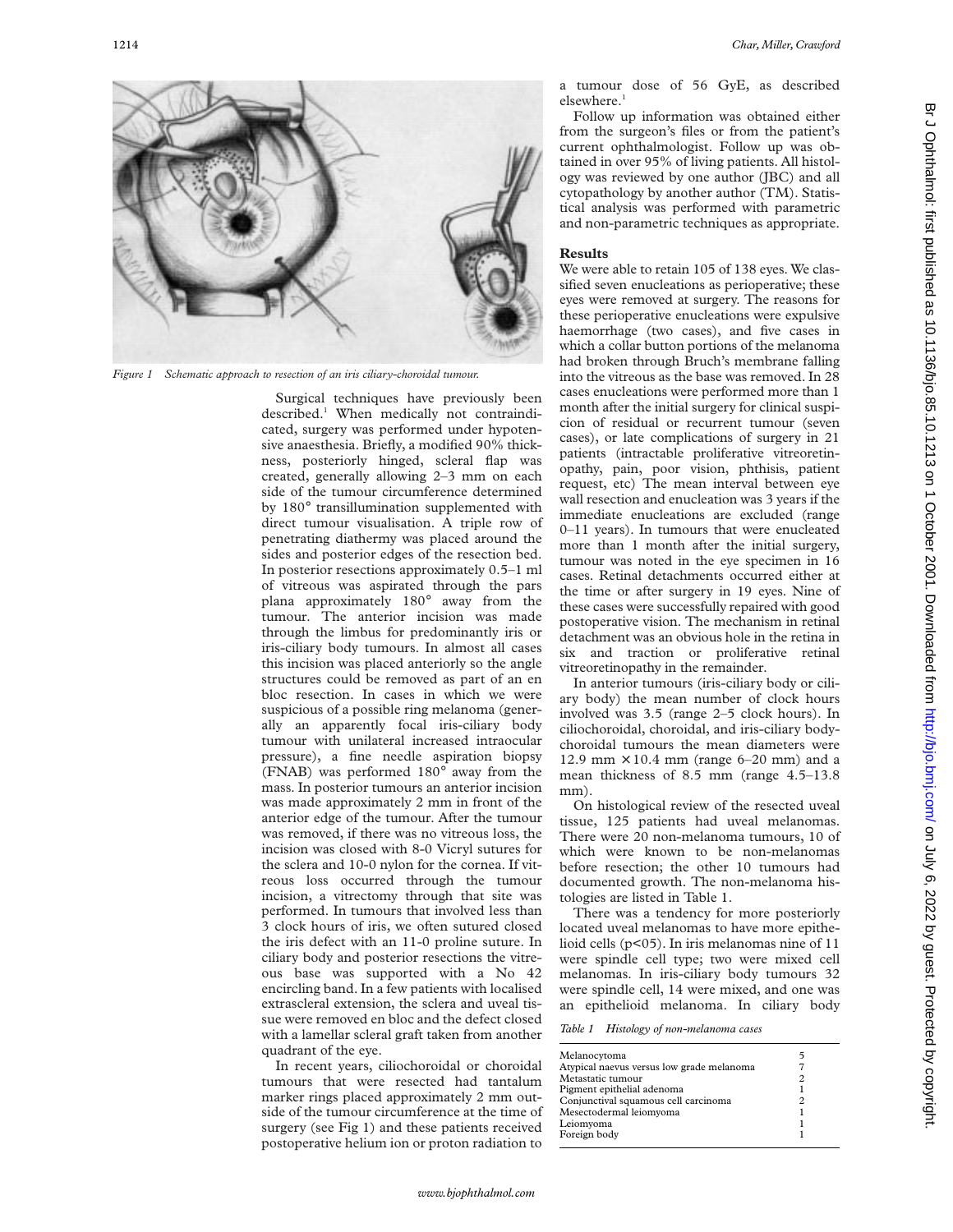tumours, eight were spindle and five were mixed cell melanomas. In ciliochoroidal tumours 12 were spindle, 32 mixed, and one epithelioid cell melanoma. In melanomas that were either isolated to the choroid or were irisciliary body-choroidal tumours, all 11 were mixed cell melanomas.

The adequacy of surgical resection is often difficult to ascertain since there is differential shrinkage between a very thick uveal tumour and normal uvea placed in formalin. There were significantly more cases with positive tumour margins in posterior compared with anterior melanoma resections  $(p<0.01)$ . In predominantly iris tumours there were three cases with questionable margins and one with positive margins; two of these eyes (ring melanomas) were eventually enucleated and had tumour present in the enucleated specimen. In iris-ciliary body tumours there were 19 with positive margins and 11 with questionable margins; only 16 of these eyes have been enucleated; the others are doing well, without adjunctive radiation, with a mean follow up of over 6 years. In ciliary body tumours there were four with positive margins and two with questionable margins; two of three cases with positive margins were enucleated. The other cases are doing well, some with good vision and no sign of recurrence with a mean follow up of over 6 years. In the posterior lesions that involved the choroid there were 23 with positive margins and five with questionable margins. Nineteen eyes with tumours that involved the choroid have been removed; 13 had tumour in the enucleated specimen.

Since 1983, 18 ciliochoroidal or choroidal melanomas with either positive or questionable margins were treated with adjunctive proton or helium ion radiation. Only three of those irradiated eyes were subsequently removed (included in the cases described above); three did not have active tumour, two developed neovascular glaucoma and pain, and the other was enucleated by the referring physician because of concern about a recurrence, although no residual tumour was found.

In non-irradiated eyes with tumours in any location that were enucleated more than 1 month after uveal resection, eight of nine cases with positive margins had tumour noted in the enucleated specimen. Only four of these patients were thought to have recurrent tumour clinically. In the two enucleated patients with questionable margins at eye wall resection, both had tumour present in the enucleated specimen; one had a suspected recurrence. In the eight cases that had clear margins at uveal resection, six had tumour at enucleation, although this was only clinically suspected in four patients.

Visual results were significantly better in eyes with anteriorly resected tumours (p<0.01). The number of cases in this analysis was limited since enucleated eyes were excluded. We divided our cases into tumours that involved predominantly the iris, iris-ciliary body, ciliary body, or choroid (iris-ciliary body-choroid, ciliary body-choroid, or choroid). Final visual acuities were divided into

*Table 2 Vision as a function of tumour location*

| Tumour location   | $\geq 20/40$ | 20/60-20/200 | 20/200 |
|-------------------|--------------|--------------|--------|
| <b>Iris</b>       | 12           |              |        |
| Iris-ciliary body | 28           |              | 13     |
| Ciliary body      |              |              |        |
| Choroid involved  |              |              | 10     |
|                   |              |              |        |

>20/50, 20/60–20/200, and <20/200 (Table 2). Several of the patients with poor acuities are possibly correctable with cataract surgery, but that procedure has not been performed in all such cases. In iris tumours 12 of 14 had a final visual acuity of better than 20/50; two eyes were enucleated. In iris-ciliary body tumours the final vision in the resected eye was >20/50 in 28 of 44 retained eyes, 20/60 to 20/200 in five, and <20/200 in 13. In patients with resected ciliary body tumours, six of 15 retained eyes had >20/50 acuity, four of 15 had 20/60 to 20/200 vision, and four were <20/200. In tumours that involved the choroid, nine of 31 retained eyes had a final visual acuity of >20/50, eight were 20/60 to 20/200, and 10 had a final acuity of  $\langle 20/200$ . There was no difference in visual results between eyes with questionable, positive, or clear surgical margins.

Twenty seven patients have died; eight developed known uveal melanoma metastases and died from tumour related mortality. All of these metastatic cases involved the choroid (iris-ciliary body-choroidal or ciliochoroidal melanomas). Seven of eight had mixed cell melanomas; one had a spindle cell tumour.

### **Discussion**

In this retrospective study we have shown that many uveal melanomas can be resected with ocular retention and in some preservation of good vision. Overall, we retained 76% of eyes and 53% of those eyes had a final visual acuity of  $\geq$  20/40. Several issues can and cannot be addressed by the data we and others have accrued.

There is a paucity of data that compare the efficacy of various eye salvage therapies on survival. We previously reported on a randomised, dynamically balanced study of charged particle therapy compared with brachytherapy for uveal melanomas; better local control was noted with particles.<sup>21</sup> There are no similar randomised studies on local uveal melanoma resection. It is difficult to compare surgical series because often there is a marked difference in interseries tumour parameters; small anterior tumours have a very small metastatic rate, while larger ciliochoroidal melanomas have up to a 50% 5 year tumour related mortality.<sup>1</sup> In our study all the metastases occurred in eight tumours that involved the ciliochoroidal area of the eye. We observed a 7% metastatic rate comparable to that reported by Shields and colleagues of 5%, although we had, on average, larger tumours.<sup>17</sup> Similarly, Naumann and Rummelt noted a 91% 10 year survival in 49 anterior uveal melanoma patients treated with a bloc sclera-uveal resection.19 Unlike some other reports with a median follow up of only 3 years, the mean follow up in our study was longer at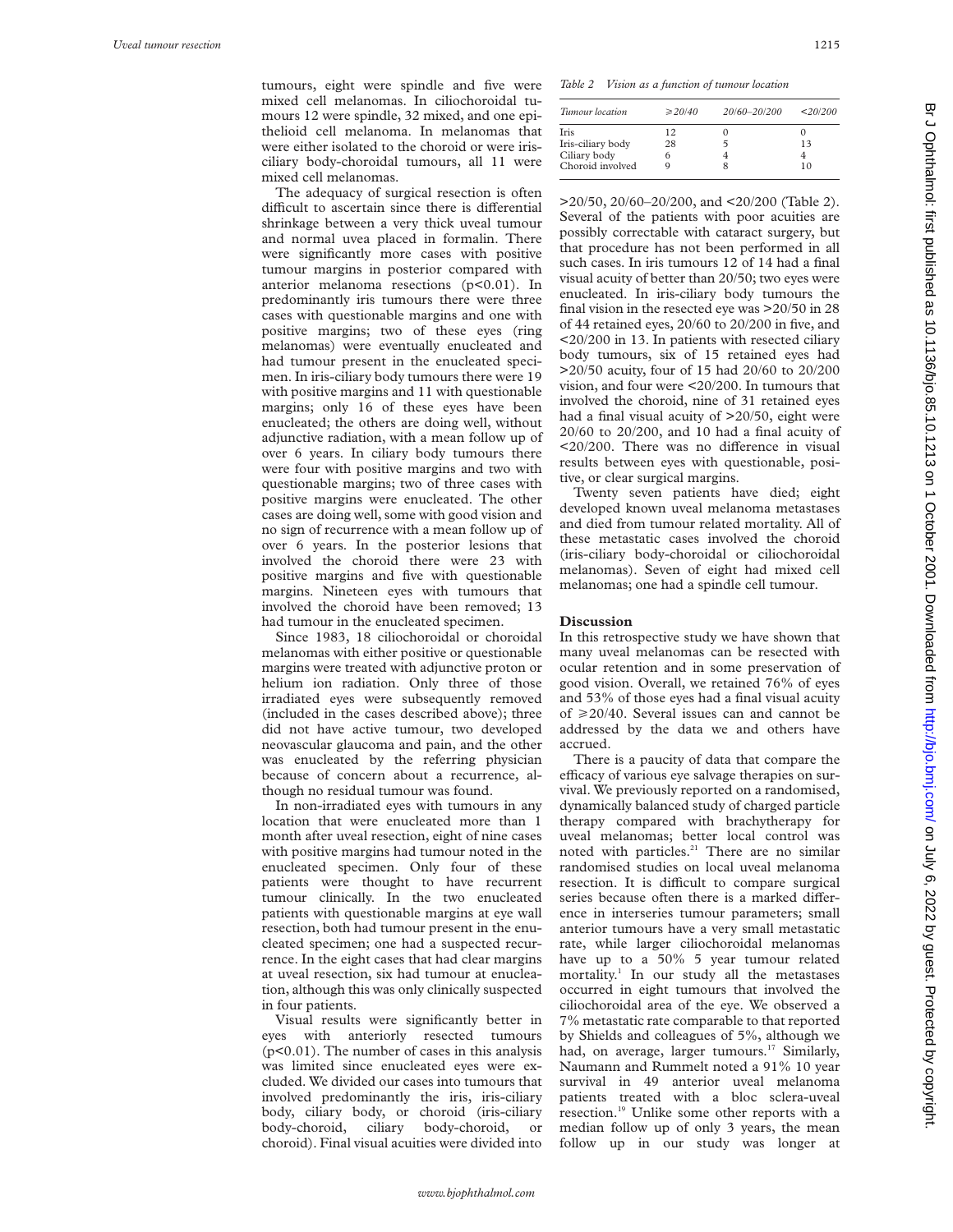approximately 6 years. In a retrospective, case matched study with 3 year follow up, Augsburger and associates compared 30 uveal melanoma patients treated with cobalt plaques versus 30 patients who had surgical resection. They noted a statistically insignificant better survival with resection, although these were, on average, smaller tumours than we treated. $22$ Damato and his Glasgow colleagues reported on metastatic patterns in 332 resected uveal melanomas. The tumours were as large as ours, but unlike both our data and data reported by Shields and colleagues, approximately two thirds were limited to the choroid. The absence of ciliary body involvement may have resulted in slightly better survival than in series with more ciliochoroidal tumours.<sup>1 15</sup> Damato and collaborators noted that factors associated with metastatic disease were similar to those observed with other therapies except that lack of adjunctive radiation and superior location also correlated with a worse prognosis.<sup>15</sup> Metastatic deaths occurred in 52 of 332 (16%); older patients, more malignant cell type, and largest tumour diameter were the factors most associated with metastases.<sup>15</sup> Surprisingly, incomplete tumour resection and small persistent tumours were not significantly associated with metastases, although the median follow up was only 33 months in living patients.<sup>15</sup><sup>16</sup>

In both the Scottish and our experience, retrospective comparison of the survival of patients whose uveal melanomas were locally resected was no worse than those that were irradiated or enucleated. In some other series it is difficult to compare the metastatic rates either because of short follow up or tumours of very different prognoses.<sup>17 20</sup> As an example of the latter issue, in a series of internal resected neoplasms, over 90% were near the optic nerve or fovea with a mean tumour diameter of 8 mm. The metastatic rate of 9.4% in that cohort is difficult to compare with our series with larger diameter, thicker tumours that involved the anterior choroid; all three of these factors are associated with worse prognosis.<sup>1 20</sup>

Accurate assessment of histological tumour margins is difficult for several reasons.<sup>23</sup> In our experience we found pathological assessment of tumour margins to be not as exact as we had hoped. Several eyes with anterior tumours (iris, iris-ciliary, and ciliary body melanomas) that we resected with either questionable or positive tumour margins and have been retained, often with good vision and no recurrence over 6 years after surgery. In tumours with either questionable or positive margins that involved the choroid, adjunctive radiation has been given. In three posterior melanomas treated before our routine use of radiation for questionable or positive margins, we were able to salvage small recurrences that developed 3–4 years later with radiation in two cases, and one with laser in one patient, with long term tumour free results.

We observed that tumour involvement of the resection margin was significantly more frequent in more posterior melanomas. In enucleated eyes almost all melanomas with positive tumour margins at the time of local resection had tumour noted in the enucleated specimen. Even in eight enucleated cases that had clear margins at initial tumour resection, six had tumour in the enucleated specimen. In one of these latter cases the margins in both the resection and enucleation specimens were clear, but tumour had developed in a different portion of the eye. All clinical recurrences were observed in the first 5 years after resection. It was disturbing to us that some late enucleations, performed for non-recurrence issues still had some residual tumour, although none of these patients have developed metastatic disease. All of these data make it mandatory that patients who have had local resections must be closely followed.

In some previous series of anterior melanoma resections the presence of positive tumour margins did not portend recurrence. Forest and colleagues reviewed 107 cases; most were small iris-ciliary body tumours less than 2 clock hours in extent.<sup>24</sup> By current definitions of malignancy it is uncertain whether some of the 52 tumours categorised as spindle A melanomas would now be considered naevi. Only 32 of these iridocyclectomies had histological evidence of complete tumour excision; 68 had tumour cells extending to a margin, but only 12 recurred.<sup>24</sup> In a smaller study, with almost one third of patients ineligible for study because of absent data and 53% of tumours being benign, Memmen and McLean reported that only three of 13 tumours with a significant number of epithelioid cells had clear margins.<sup>25</sup> Malbran and colleagues noted that six of 10 tumours with positive margins recurred with a follow up as long as  $11$  years.<sup>26</sup> Damato and colleagues reported 310 resections, approximately two thirds for choroidal melanomas, with a median follow up of 36 months.<sup>16</sup> They noted that the histological assessment of tumour margins did not significantly correlate with recurrence; in their series, tumours closest to the optic nerve and fovea, larger diameter, more malignant cell type, and lack of adjunctive radiation had the highest chance for recurrence.<sup>16</sup> Overall, they observed a 32% incidence of recurrent disease.<sup>16</sup> In a series from Philadelphia, 11% of cases recurred.<sup>17</sup> In a series limited to 49 anterior uveal melanoma resections there was a 3% incidence of local recurrence.17 We observed that 9% of patients were thought clinically to have recurrent disease, but if all non-perioperative enucleations with tumour still present are also included, the incidence was 17%. It remains uncertain in all of these series what the recurrence rate will be with longer follow up. As discussed above, several of our cases with positive margins and almost one half of similar cases described by Damato and colleagues were retained. Some patients may still develop recurrent tumour with longer follow up, since with radioactive plaques we have observed late reactivations as long as 10 years after treatment $21$ 

As discussed by Damato and Foulds, adjunctive radiation is correlated with both a lower incidence of recurrence and metastases.<sup>15 16</sup> In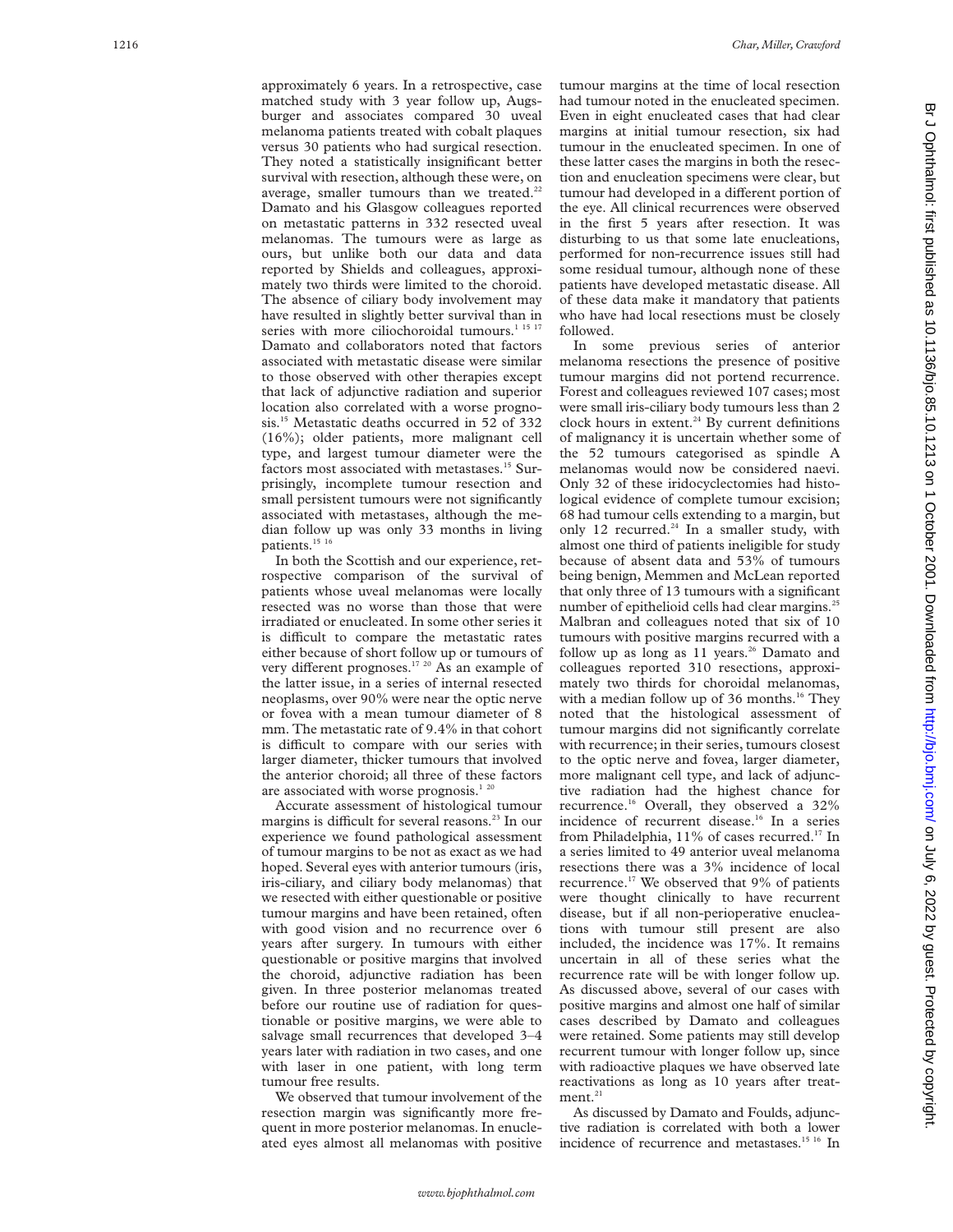melanomas that involve the choroid we now routinely use adjunctive radiation and hope that it will decrease recurrent disease. Robertson and colleagues have emphasised there can often be both intrascleral as well as contiguous uveal involvement by tumour, and radiation should minimise the impact of these microscopic tumour deposits. $27$ 

The reasons for our inability to predict some tumour behaviour on the basis of histological assessment of margins are uncertain. As mentioned, it is sometimes difficult, given the differential shrinkage of a very thick uveal tumour versus normal uvea, to assess the true surgical margin. Uveal melanomas usually arise from naevi and it is possible that many of the cells at the tumour periphery may be more benign; hence a remnant of naevoid cells would not be associated with either recurrence or metastases. It is also possible that there is an association between involvement of surgical margins and prognosis but we are not detecting it. The latter possibility could be due to either questions of power analysis or limited long term follow up of high risk cases. The number of eyes that have had resections with more malignant cell types with long follow up is limited. While several relatively large series have been reported, the situation could be analogous to that with the adverse effect of diabetic retinopathy on charged particle uveal melanoma radiation results—namely, until several hundred cases were available for analysis there were insufficient data to detect the effect. We doubt, analogous to eyelid basal cell carcinoma, that surgery induced inflammation and tumour destruction is an important mechanism of local tumour control in eyes retained with positive tumour margins.

The relative incidence of severe ocular morbidity, eye retention, and visual loss with various forms of uveal melanoma treatment remains unclear. Any retrospective surgical series, especially those that utilise a technically demanding procedure, have a significant learning curve. As surgeons have developed experience with these resection techniques, indications, contraindications, and complications have evolved.

Some early cases that we tried and failed to resect, we would no longer consider for resection. In a large ciliochoroidal tumour, hypotensive anaesthesia is required, and in the few patients in whom we attempted to resect, without this anaesthetic adjuvant we either failed with expulsive haemorrhages or severe haemorrhagic complications. We no longer attempt a posterior resection if the patient's cardiovascular status will not allow hypotensive anaesthesia. Damato and Foulds have emphasised that many small diameter thick tumours, especially with overlying serous detachment can be resected, and we agree. In very thick tumours that have broken through Bruch's membrane and invaded the retina, our results were dismal. In a few cases we were able to resect the tumour base, only to have the portion that eroded through Bruch's membrane fall off into the mid-vitreous mandating enucleation. As Foulds has pointed out,

perhaps counterintuitively for the novice, tumour involvement of the ciliary body is associated with a higher complication rate.<sup>12 16 27 28</sup>

The incidence of complications depends on how they are defined and the size and location of the tumours. In a relatively early series, Kara noted that approximately 30% of mainly anterior tumour eyes developed complications.29 Shields and colleagues described over an 80% incidence of vitreous haemorrhage.<sup>17</sup> An immediate or delayed haemorrhage into the vitreous is almost routine in any ciliary or choroidal resection. Fortunately, less than 10% of these cases require vitrectomy to clear the ocular media. Similarly it is difficult to determine the effect of these procedures on lens opacification. Very rarely the lens can be inadvertently damaged at surgery or sacrificed if a complex retinal repair is needed postoperatively. Many patients with these tumours present with focal lens opacities as diagnostic components that lead the patient to seek care.<sup>1</sup> Fortunately, in over 90% of cases in which we later have done cataract surgery the results of that procedure were excellent. Proliferative vitreoretinopathy, cystoid macular oedema, and phthisis are the most serious sequelae of uveal tumour resections. Most of the visual loss we encountered was because of these problems, and 21 of 28 late enucleations (>1 month following the uveal resection) were done because of these problems or variations of them. Surprisingly, we did not see a significant difference in the incidence of complex retinal detachments in ciliary body compared with choroidal resections.

Visual results are difficult to compare in different series. Overall, over 53% of our retained eyes kept good vision. As we expected there were statistically significantly better visual results in anterior compared with posterior tumours (p<0.01). In predominantly iris tumours, all retained eyes had  $\geq 20/40$  final acuity. In high risk-ciliochoroidal melanomas where we probably would have had an equal incidence of enucleations after particle radiation because of a mean tumour thickness of 8.5 mm, the visual results were slightly better than in our irradiated cohort; nine of 31 eyes retained  $\geq$  20/40 visual acuity after resection. It is difficult to compare visual results in different series for several reasons: different surgical techniques, different tumour locations and different tumour sizes. In a clinicopathological report, Memmen and McLean noted that only six of 23 anterior tumour patients retained  $>20/60$  vision.<sup>25</sup> In 30 resected cases reported by Augsburger and co-workers, with a median follow up of 36 months; two thirds had visual acuities of  $\leq 20/200$ .<sup>22</sup> Peyman and colleagues observed that 31% of eyes retained better than 20/200, although these tumours were near the optic nerve and/or fovea.<sup>20</sup> In anterior tumours Naumann and Rummelt noted 53% had 20/60 final visual acuity.<sup>17</sup> As Damato and co-workers emphasised, visual results are best in small tumours that do not involve the ciliary body and are distant from the optic nerve and fovea.<sup>28</sup> While we agree with that statement, a caveat should be added. In our experience the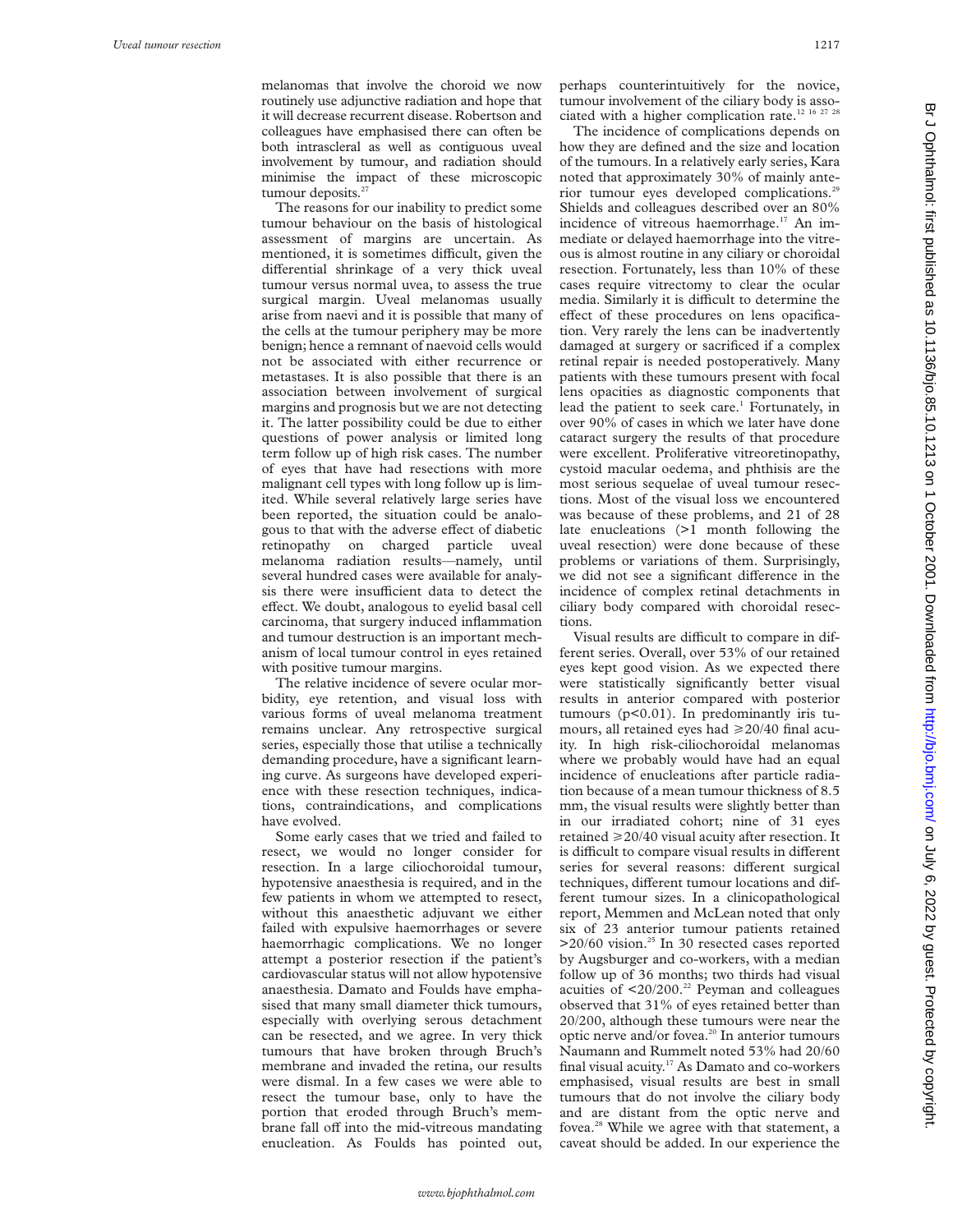ability to predict visual outcome in tumours involving the ciliary body or choroid was not precise; some eyes, even with relatively small tumours had very poor visual outcome, despite no obvious problems noted at the time of surgery.

All of the series described emphasise a point we have previously made about the inaccuracy of non-invasive diagnosis, especially for anterior lesions.30 While in eyes enucleated in major centres with the clinical diagnosis of uveal melanoma the diagnostic accuracy is almost 100%; the accuracy in smaller centres, especially of peripheral tumours is less.<sup>30 31</sup> In our series, 14% of resected tumours were not uveal melanomas. In several of these cases we were aware of that fact on the basis of FNAB, but felt a growing tumour should be removed. In approximately one half of these cases we were not aware that the tumour was not a melanoma until we examined it histologically. In almost all of these we were going to resect the tumour regardless of cytopathology data and did not perform a FNAB. In most of the other series reported, there has similarly been between 15% and 30% incidence of resections for nonmelanomas, although some reports have had even a higher number of simulating lesions.<sup>4 17 20 32-41</sup>

The choice of radiation, enucleation, or local uveal resection is sometimes arbitrary. We believe that there are sufficient data to at least explain or advocate the use of one or the other of these modalities in several settings. Both the group in Philadelphia and we have tended to use radiation therapy for most posterior and peripheral uveal melanomas less than 6 mm in height. <sup>1</sup> Our rationale for this choice is threefold. One, radiation has had a higher local control rate; in our charged particle data we have had >97% local control; no series of surgical resections has as high a control rate.<sup>21</sup> Two, many uveal melanomas are diagnosed in older, often hypertensive patients; in such cases there probably is less systemic damage with a short procedure to place either tantalum marker rings for proton irradiation or place a radioactive plaque compared with a surgical procedure under hypotensive anaesthesia that usually is three to five times longer in duration. Three, in posterior tumours near the disc and fovea, as Damato and Foulds have pointed out, there is a threefold higher recurrence rate. In the series of posterior uveal tumours reported by Peyman's group the visual acuity was >20/ 200 in only 31%, a figure comparable to radiation.20 In a setting where we can retain approximately 90% of irradiated eyes and surgery is much less taxing for the patient we believe radiation is a better option both for vision and local tumour control.<sup>42</sup>

In contrast, in very thick tumours, independent of location there is a much higher incidence of visually destructive radiation complications.42 Especially in such thick ciliochoroidal or choroidal melanomas we believe that there may be a better result with resection, although as our series points out there is significant morbidity associated with either approach. In very thick ciliochoroidal tumours that were treated with charged particles alone, we noted that >50% developed significant complications, and many of these eyes were lost.<sup>42</sup> We did have to remove 25 of 49 melanomas that involved the choroid in this series, although it is important to emphasise that these were large tumours with a mean diameter of over 12 mm and a thickness of 8.5 mm.

At present we are able to retain over 80% of all uveal melanoma eyes we manage by all methods. <sup>1</sup> As this series and others demonstrate, despite many caveats, survival does not appear compromised with these uveal resection techniques; many eyes are salvaged that would be lost with other therapies.

A portion of this report was presented at the American Ophthalmological Society meeting in May, 2000.

- 1 Char DH. *Tumors of the eye and ocular adnexa.* Toronto: BC
- Decker, 2001. 2 Zirm E. Über endobulbare operationen*. Arch Augenheilkd* 1911;**69**:233–51.
- 3 Schubert F. Operation eines leucosarkomas der choroidea mit Erhaltung des Auges. *Wien Klin Wochenschr* 1925;**38** : 677–8.
- 4 Vail DT. Iridocyclectomy, A review. *Am J Ophthalmol* 1971; **71**:161–8.
- 5 Stallard HB. Partial cyclectomy. *Br J Ophthalmol* 1964;**48**:1– 6. 6 Winter FC. Surgical excision of tumours of ciliary body and
- iris. *Arch Ophthalmol* 1963;**70**:19.
- 7 Cleasby GW. Malignant melanoma of iris and ciliary body: surgical excision. *Trans Am Acad Ophthalmol Otolaryngol*
- 1963;**67**:710. 8 Borley WE, Miller WW. Iridocyclectomy. *Am J Ophthalmol* 1965;**60**:829.
- 9 Muller HK, Sollner F, Lund OE. Erfahrungen bei der operativen Entfernung von Tumoren der Iriswurzel und<br>des Ciliarkorpers. Deutsch Ophthal Ges 1963;63:194.
- 10 Sears ML. Technique for iridocyclectomy. *Am J Ophthalmol* 1968;**66**:42.
- 1968;**66**:42. 11 Sugar HS. Posterior lamellar resection of cornea for epithe-lial implantation cyst in anterior chamber. *Am J Ophthalmol* 1962;**54**:800.
- 12 Foulds WS. The local excision of choroidal melanomata.
- *Trans Ophthalmol Soc UK* 1973;**93**:343–6. 13 Peyman, Juarez CT, Diamond JG, *et al.* Ten years' experience with eyewall resection for uveal malignant melanomas. *Ophthalmology* 1984;**91**:1720–5.
- 14 Char DC, Saunders W, Castro JR, *et al*. Helium ion therapy for choroidal melanoma. *Ophthalmology* 1983;**90**:1219–25.
- 15 Damato BE, Paul J, Foulds WS. Risk factors for metastatic uveal melanoma after trans-scleral local resection. *Br J*
- *Ophthalmol* 1996;**80**:109–16. 16 Damato BE, Paul J, Foulds WS. Risk factors for residual and recurrent uveal melanoma after trans-scleral local resection. Br  $\tilde{f}$  Ophthalmol 1996;80:102-8.
- 17 Shields JA, Shields CL, Shah P, et al. Partial lamellar sclerouvectomy for ciliary body and choroidal tumors. *Ophthal-mology* 1991;**98**:971–83.
- 18 Char DH. Choroidal melanomas:alternative therapies*.Trans*
- *Pacific Coast Oto-Ophthalmol Soc* 1980;**60**:9–14. 19 Naumann GO, Rummelt V. Block excision of tumors of the anterior uvea. Report of 68 consecutive patients. *Ophthalmology* 1996;**12**:2017–27.
- 20 Kertes PJ, Johnson JC, Peyman GA. Internal resection of posterior uveal melanomas. *Br J Ophthalmol* 1998;**82** : 1147–53.
- 21 Char DC, Quivey JM, Castro J, *et al.* Helium ions versus iodine 125 brachytherapy in the management of uveal melanoma: a prospective randomized dynamically bal-anced trial. *Ophthalmology* 1993;**100**:1547–54.
- 22 Augsburger JJ, Lauritzen K, Gamel JW, *et al.* Matched group study of surgical resection versus cobalt-60 plaque radiotherapy for primary choroidal or ciliary body melanoma. *Ophthalmic Surg* 1990;**21**:682–8.
- 23 Margo CE. Microscopic examination of surgical margins of intraocular tumors excised en bloc. *Ophthalmol Surg Laser* 1998; **<sup>29</sup>**:692–4. 24 Forrest AW, Keyser RB, Spencer W. Iridocyclectomy for
- melanomas of the ciliary body: a followup study of pathology and surgical morbidity. *Trans Am Acad Ophthalmol*
- *Otolaryngol* 1978;**85**:1237–49. 25 Memmen JE, and McLean IW. The long-term outcome of patients undergoing iridocyclectomy. *Ophthalmology* 1990; **97**:429–32.
- 26 Malbran ES, Charles D, Garrido CM,*et al.* Iridocyclectomy technique and results. *Ophthalmology* 1979;**86**:1048–66. 27 Robertson DM, Campbell RJ, Weaver DT. Residual intra-
- scleral and intraretinal melanoma: a concern with lamellar sclerouvectomy for uveal melanoma. *Am J Ophthalmol* 1991;**112**:590–3.
- 28 Damato BE, Paul J, Foulds WS. Predictive factors of visual outcome after local resection of choroidal melanoma. *Br J Ophthalmol* 1993;**77**:616–23.